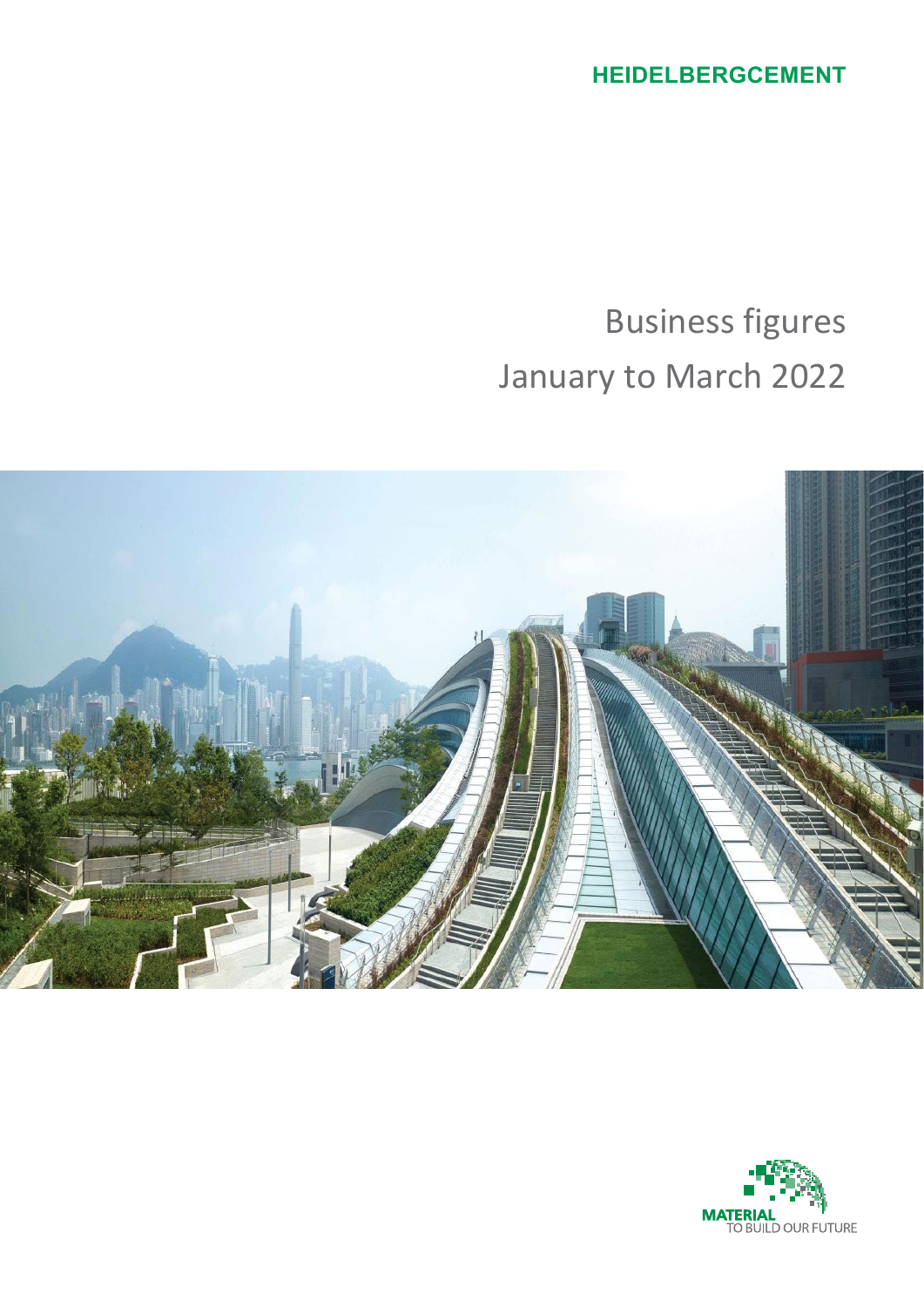# Key data

| <b>HeidelbergCement Group</b>                         | March<br>January - |       |          |                   |
|-------------------------------------------------------|--------------------|-------|----------|-------------------|
|                                                       | 2021               | 2022  | Change   | Like-for-like $1$ |
| €m                                                    |                    |       |          |                   |
| Revenue                                               | 3,958              | 4,427 | 11.8%    | 13.0%             |
| Result from current operations before                 |                    |       |          |                   |
| depreciation and amortisation (RCOBD)                 | 538                | 394   | $-26.9%$ | $-25.4%$          |
| RCOBD margin (%)                                      | 13.6               | 8.9   |          |                   |
| Result from current operations (RCO)                  | 223                | 91    | $-59.3%$ | $-54.8%$          |
| RCO margin (%)                                        | 5.6                | 2.0   |          |                   |
| Cement and clinker sales volumes (Mt)                 | 28.4               | 28.4  | 0.0%     | 2.1%              |
| Aggregates sales volumes (Mt)                         | 61.3               | 61.9  | 1.0%     | 5.3%              |
| Ready-mixed concrete sales volumes (Mm <sup>3</sup> ) | 10.8               | 10.6  | $-2.0%$  | 1.6%              |
| Asphalt sales volumes (Mt)                            | 2.0                | 1.4   | $-29.7%$ | $-5.2%$           |

| <b>Western and Southern Europe</b>                    | March<br>January - |       |          |                             |
|-------------------------------------------------------|--------------------|-------|----------|-----------------------------|
|                                                       | 2021               | 2022  | Change   | Like-for-like <sup>1)</sup> |
| €m                                                    |                    |       |          |                             |
| Revenue                                               | 1,236              | 1,446 | 17.0%    | 15.8%                       |
| Result from current operations before                 |                    |       |          |                             |
| depreciation and amortisation (RCOBD)                 | 121                | 81    | $-33.4%$ | $-34.0%$                    |
| RCOBD margin (%)                                      | 9.8                | 5.6   |          |                             |
| Result from current operations (RCO)                  | 28                 | $-7$  |          |                             |
| RCO margin (%)                                        | 2.2                |       |          |                             |
| Cement and clinker sales volumes (Mt)                 | 6.8                | 6.8   | 0.5%     | 0.5%                        |
| Aggregates sales volumes (Mt)                         | 19.9               | 19.5  | $-2.1%$  | $-1.8%$                     |
| Ready-mixed concrete sales volumes (Mm <sup>3</sup> ) | 4.2                | 4.2   | 1.0%     | 1.3%                        |
| Asphalt sales volumes (Mt)                            | 0.9                | 0.9   | $-2.5%$  | $-2.5%$                     |
|                                                       |                    |       |          |                             |

| Northern and Eastern Europe-Central Asia                                       | March<br>January - |      |          |                   |
|--------------------------------------------------------------------------------|--------------------|------|----------|-------------------|
| €m                                                                             | 2021               | 2022 | Change   | Like-for-like $1$ |
| Revenue                                                                        | 571                | 682  | 19.4%    | 21.7%             |
| Result from current operations before<br>depreciation and amortisation (RCOBD) | 67                 | 59   | $-12.1%$ | $-10.4%$          |
| RCOBD margin (%)                                                               | 11.8               | 8.7  |          |                   |
| Result from current operations (RCO)                                           | 21                 | 11   | $-46.7%$ | $-45.7%$          |
| RCO margin (%)                                                                 | 3.6                | 1.6  |          |                   |
| Cement and clinker sales volumes (Mt)                                          | 4.4                | 4.5  | 1.2%     | 1.2%              |
| Aggregates sales volumes (Mt)                                                  | 8.0                | 8.8  | 10.2%    | 16.0%             |
| Ready-mixed concrete sales volumes (Mm <sup>3</sup> )                          | 1.2                | 1.3  | 9.1%     | 12.4%             |

| <b>North America</b>                                  | March<br>January - |       |          |                   |
|-------------------------------------------------------|--------------------|-------|----------|-------------------|
|                                                       | 2021               | 2022  | Change   | Like-for-like $1$ |
| €m                                                    |                    |       |          |                   |
| Revenue                                               | 849                | 798   | $-6.0%$  | 4.8%              |
| Result from current operations before                 |                    |       |          |                   |
| depreciation and amortisation (RCOBD)                 | 80                 | 7     | $-91.1%$ | $-71.2%$          |
| RCOBD margin (%)                                      | 9.4                | 0.9   |          |                   |
| Result from current operations (RCO)                  | -3                 | $-67$ |          |                   |
| RCO margin (%)                                        |                    |       |          |                   |
| Cement and clinker sales volumes (Mt)                 | 3.1                | 2.5   | $-17.4%$ | $-2.3%$           |
| Aggregates sales volumes (Mt)                         | 23.1               | 22.4  | $-3.3%$  | 5.8%              |
| Ready-mixed concrete sales volumes (Mm <sup>3</sup> ) | 1.7                | 1.2   | $-28.3%$ | $-8.2%$           |
| Asphalt sales volumes (Mt)                            | 0.5                | 0.0   | $-90.7%$ | $-0.8%$           |

1) Adjusted for consolidation and exchange rate effects.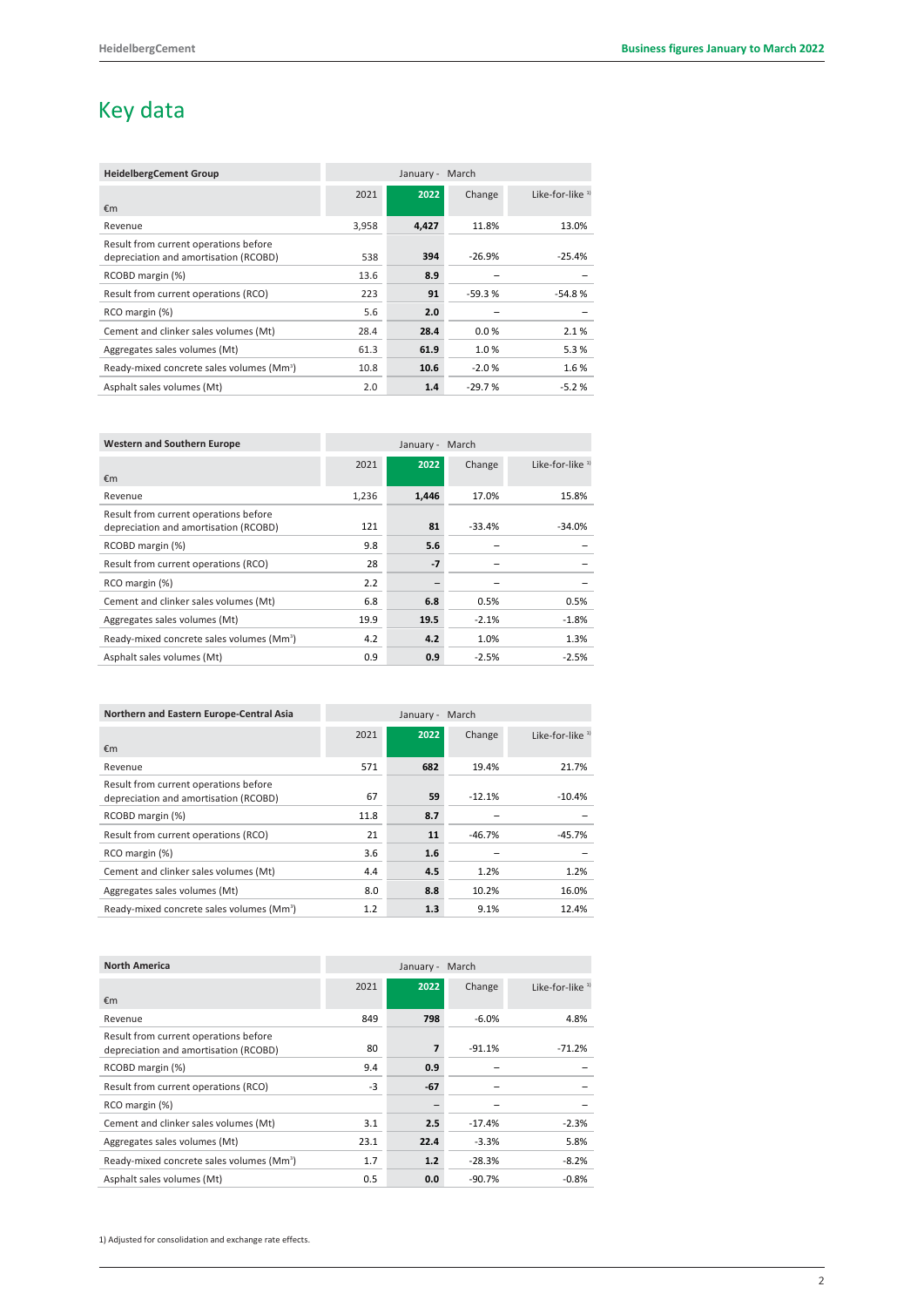# Key data

| Asia-Pacific                                          | March<br>January - |      |          |                   |
|-------------------------------------------------------|--------------------|------|----------|-------------------|
|                                                       | 2021               | 2022 | Change   | Like-for-like $1$ |
| €m                                                    |                    |      |          |                   |
| Revenue                                               | 767                | 837  | 9.1%     | 5.5%              |
| Result from current operations before                 |                    |      |          |                   |
| depreciation and amortisation (RCOBD)                 | 158                | 111  | $-30.0%$ | $-32.5%$          |
| RCOBD margin (%)                                      | 20.6               | 13.2 |          |                   |
| Result from current operations (RCO)                  | 99                 | 52   | $-47.0%$ | -48.8%            |
| RCO margin (%)                                        | 12.9               | 6.2  |          |                   |
| Cement and clinker sales volumes (Mt)                 | 8.8                | 9.1  | 3.4%     | 3.4%              |
| Aggregates sales volumes (Mt)                         | 8.5                | 9.2  | 9.2%     | 9.2%              |
| Ready-mixed concrete sales volumes (Mm <sup>3</sup> ) | 2.5                | 2.6  | 1.5%     | 1.5%              |
| Asphalt sales volumes (Mt)                            | 0.5                | 0.4  | $-10.8%$ | $-10.8%$          |

| Africa-Eastern Mediterranean Basin                                             | March<br>January - |      |          |                             |
|--------------------------------------------------------------------------------|--------------------|------|----------|-----------------------------|
| €m                                                                             | 2021               | 2022 | Change   | Like-for-like <sup>1)</sup> |
| Revenue                                                                        | 444                | 527  | 18.7%    | 16.4%                       |
| Result from current operations before<br>depreciation and amortisation (RCOBD) | 115                | 132  | 15.0%    | 13.4%                       |
| RCOBD margin (%)                                                               | 25.9               | 25.1 |          |                             |
| Result from current operations (RCO)                                           | 89                 | 105  | 18.3%    | 17.4%                       |
| RCO margin (%)                                                                 | 20.0               | 19.9 |          |                             |
| Cement and clinker sales volumes (Mt)                                          | 5.2                | 5.4  | 3.7%     | 5.2%                        |
| Aggregates sales volumes (Mt)                                                  | 1.8                | 1.9  | 8.2%     | 8.2%                        |
| Ready-mixed concrete sales volumes (Mm <sup>3</sup> )                          | 1.2                | 1.3  | 6.0%     | 6.0%                        |
| Asphalt sales volumes (Mt)                                                     | 0.1                | 0.0  | $-40.0%$ | $-40.0%$                    |

| <b>Group Services</b>                 |      | January - | March  |                   |
|---------------------------------------|------|-----------|--------|-------------------|
|                                       | 2021 | 2022      | Change | Like-for-like $1$ |
| €m                                    |      |           |        |                   |
| Revenue                               | 263  | 461       | 75.4%  | 76.2%             |
| Result from current operations before |      |           |        |                   |
| depreciation and amortisation (RCOBD) | 6    | 9         | 52.6%  | 55.2%             |
| RCOBD margin (%)                      | 2.3  | 2.0       |        |                   |
| Result from current operations (RCO)  | 6    | 9         | 54.6%  | 57.3%             |
| RCO margin (%)                        | 2.2  | 2.0       |        |                   |